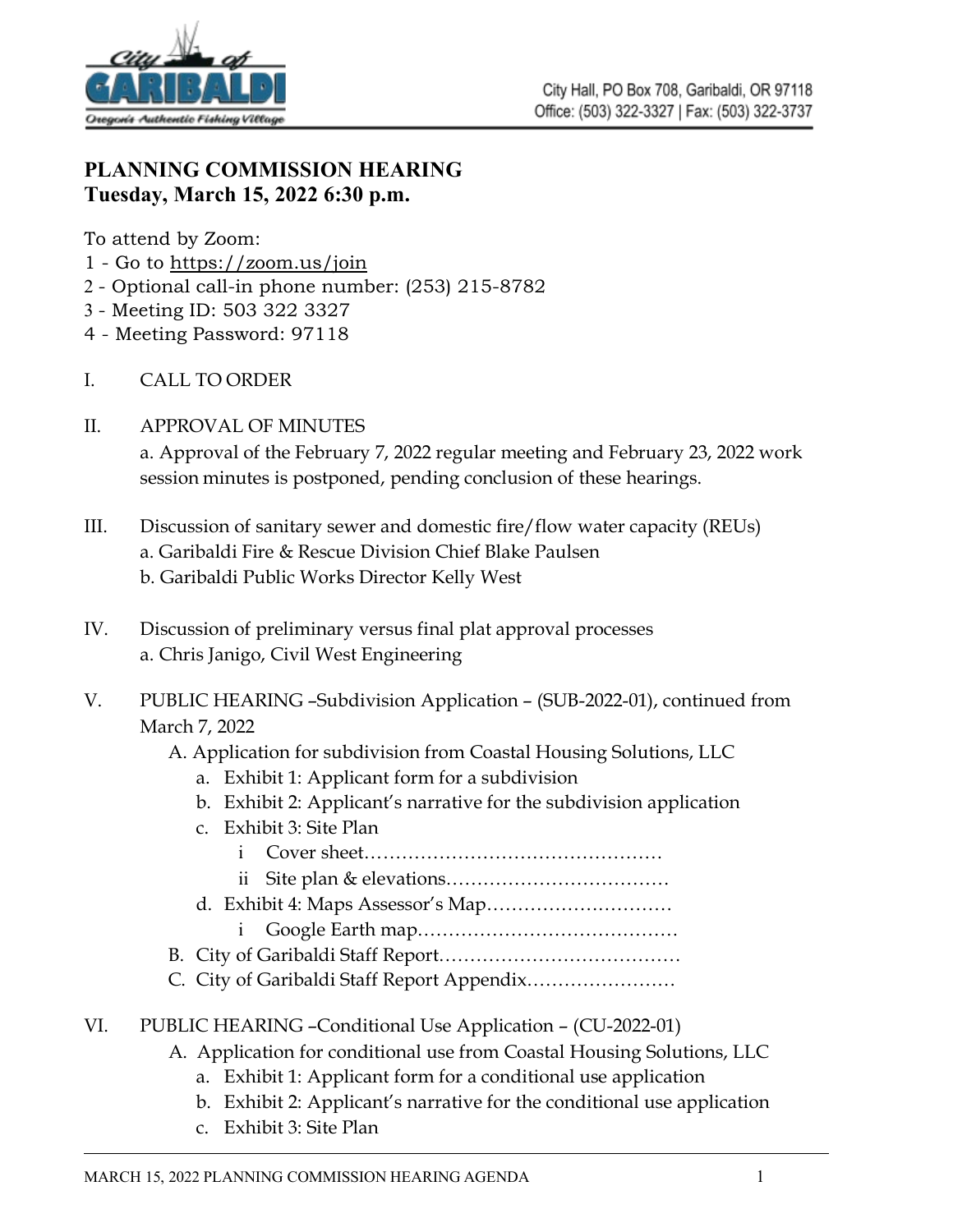|  | d. Exhibit 4: Maps |                                        |
|--|--------------------|----------------------------------------|
|  |                    |                                        |
|  |                    |                                        |
|  |                    |                                        |
|  |                    | VII. PUBLIC COMMENT -- General Meeting |

## IX. NEW BUSINESS

VIII. OLD BUSINESS: NONE

- a. Consideration of subdivision application (SUB-2022-01)
- b. Consideration of conditional use application (CU-2022-01)

## X. ADJOURNMENT

+ Supporting documents for this agenda are available at City Hall.